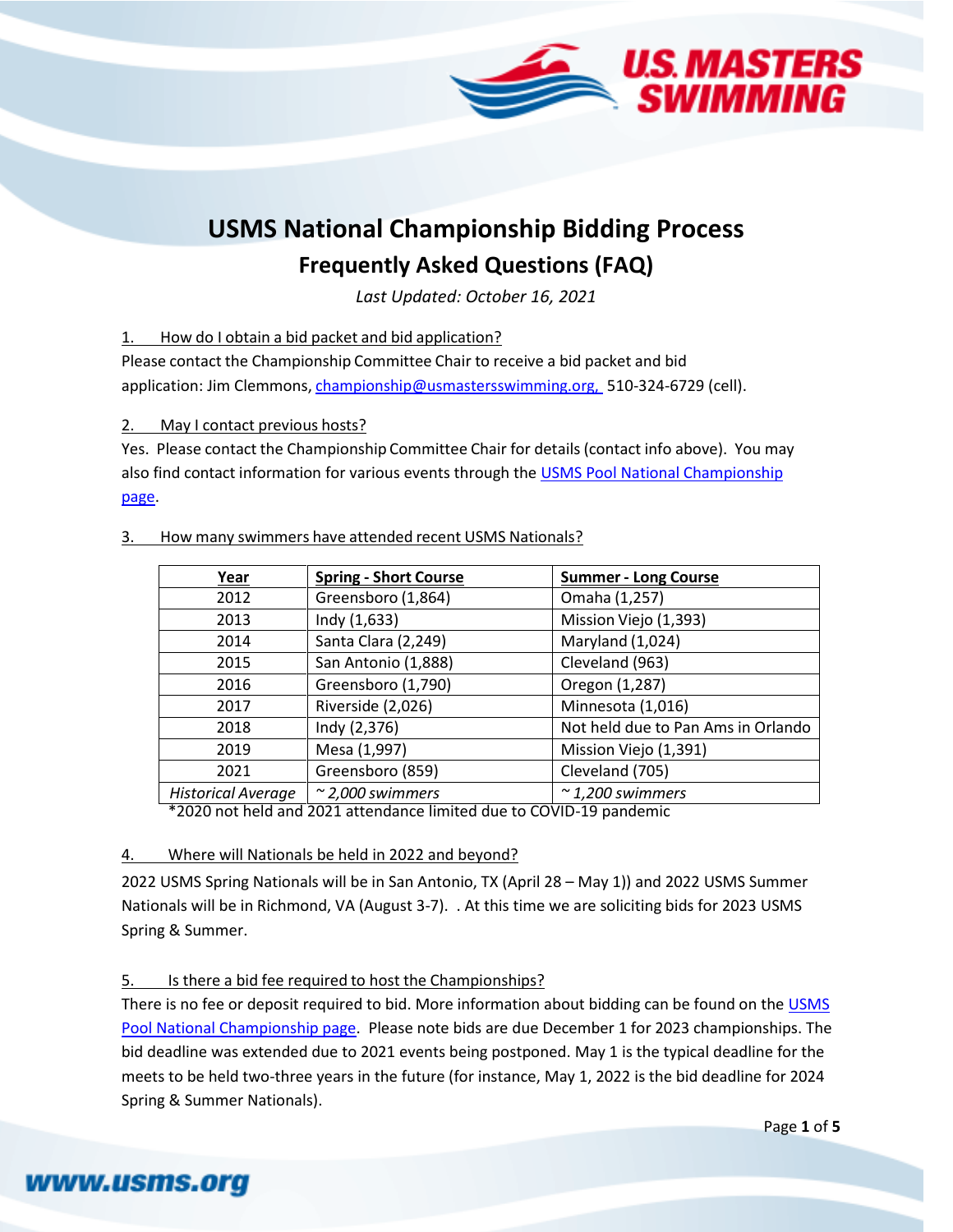

#### 6. Do you have any travel statistics for your participants?

Here are results from a post meet survey given to 2010 USMS Spring Nationals participants (Atlanta; 1975 swimmers):

- 73% stayed in a hotel, 5% stayed in the Georgia Tech dorm and 21% rented a car
- 3.5 was the average overnight stays (2 to a room was most common)
- 42% said they spent \$50 per day on food, merchandise& entertainment
- 19% said they spent \$51‐\$60 per day on food, merchandise & entertainment
- 10% said they spent \$61‐70 per day on food, merchandise & entertainment

#### 7. What are the most important factors the Championship Committee will consider?

The Championship Committee first determines whether the facility can accommodate the meet. There are no hard requirements for number of lanes because every facility is unique. But certainly, the facility must be able to accommodate two simultaneous competition courses plus adequate warm up space for Spring Nationals(two courses not required for Summer Nationals). The bare minimum requirement is 16 competition plus 10 warm-up lanes for Spring Nationals, and 8 competition plus 6 warmup lanes for Summer Nationals (warm-up lanes for both Championships are typically short course yards). A common complaint about USMS Nationalsis inadequate warm‐up space, so the more lanes the better! The committee also looks to move the meet around from year to year as much as is practical (for instance, we try not to have the same region of the country host Nationals several years in a row but sometimes we have to work with the bids at hand). The committee also looks strongly at the host's organizing committee structure and how much USMS Nationals can benefit local Masters swimming in that area. The preferred structure for the host committee is a facility representative as the meet director in charge of meet operations, local USMS club(s) providing support and volunteers, and the local sports commission and/or CVB coordinating hotels and social events.

#### 8. Who runs the event?

The host organization that presents the bid runs the event. USMS provides at least one person from the Championship Committee to serve as liaison(s) to your meet. You are also provided with a Meet Directors Guide and the final reports from the four prior national championships. These reports generally include detailed "lessons learned" items (what worked well, what they would do differently, financial reports, etc.). The Championship Committee liaison is also a valuable resource for ideas and plans and he/she contacts you shortly after convention for ongoing communication and will make a site visit about 2‐3 months prior to your event. USMS also helps with selecting key officials as noted below and appoints a liaison from the USMS Officials Committee to also assist with questions. USMS appoints national office staff representativesto help with items such as organizing and overseeing activities related to processing all entries and creating the meet program, developing the meet information and entry forms, calculating National Qualifying Times, producing event related

# www.usms.org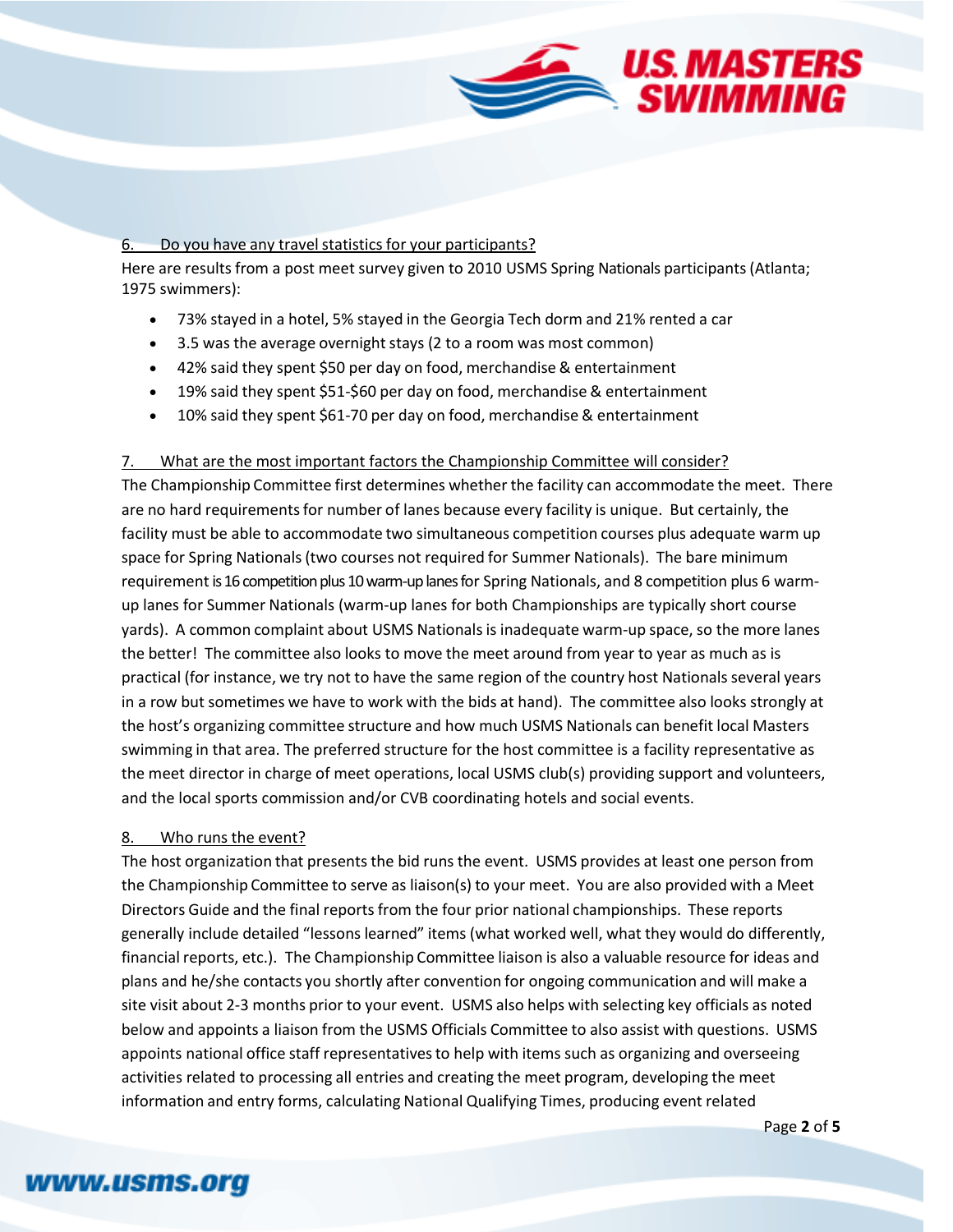

eNewsletters and coordinating national sponsors. The host provides the personnel to run the actual meet, e.g. timers, runners, registration area personnel, EMT coverage, hospitality, etc.

#### 9. Who supplies the officials and how many are needed?

The following includes excerpts from the meet contract and rule book and gives a good overview of required officials. USMS works closely with you in selecting your four key officials from ones with whom you are familiar if possible, but we also have Masters Nationals experienced officials willing to travel to help with your meet.

*There shall be a sufficient number of qualified officials to run a national championship meet as outlined in the meet director guide. The minimum number of officials on deck at all times include: one meet referee, one administrative official, one deck referee for each course, one starter for each course, one chief judge for each course, and sufficient stroke and turn judges to cover the size of each course. The Meet Referee has authority to specify the minimum number of stroke and turn officials required to achieve adequate coverage of jurisdictions on each course and ensure adequate rotation of officials during the meet for breaks of no less than 20 minutes every 90 minutes, but in no case shall there be fewer than four stroke and turn officials on each 25-yard courses and six for 50-meter courses. COMPETITION MAY NOT BE ALLOWED TO PROCEED IF THIS REQUIREMENT IS NOT FULFILLED.*

*The Host shall provide transportation (i.e. airfare and ground transportation) for both the Meet Referee and Administrative official. The Host is encouraged to provide lodging for officials traveling from outside of the host LMSC or beyond reasonable commuting distance. A minimum of (5) double occupancy rooms for Officials (i.e. Meet Referee, Admin Referee, Head Starter, Team Lead Chief Judge, or others traveling to the meet) shall be provided at the same hotel for the duration of the meet. Rooms are to be distributed by the USMS Officials Committee. The USMS Officials Committee may be able to offer partial financial assistance for this.*

*To reduce overall travel costs, at least half of the total officials shall be from the local area. This also helps leave a legacy from USMS Nationals by training additional officials that can support future meets in the area.*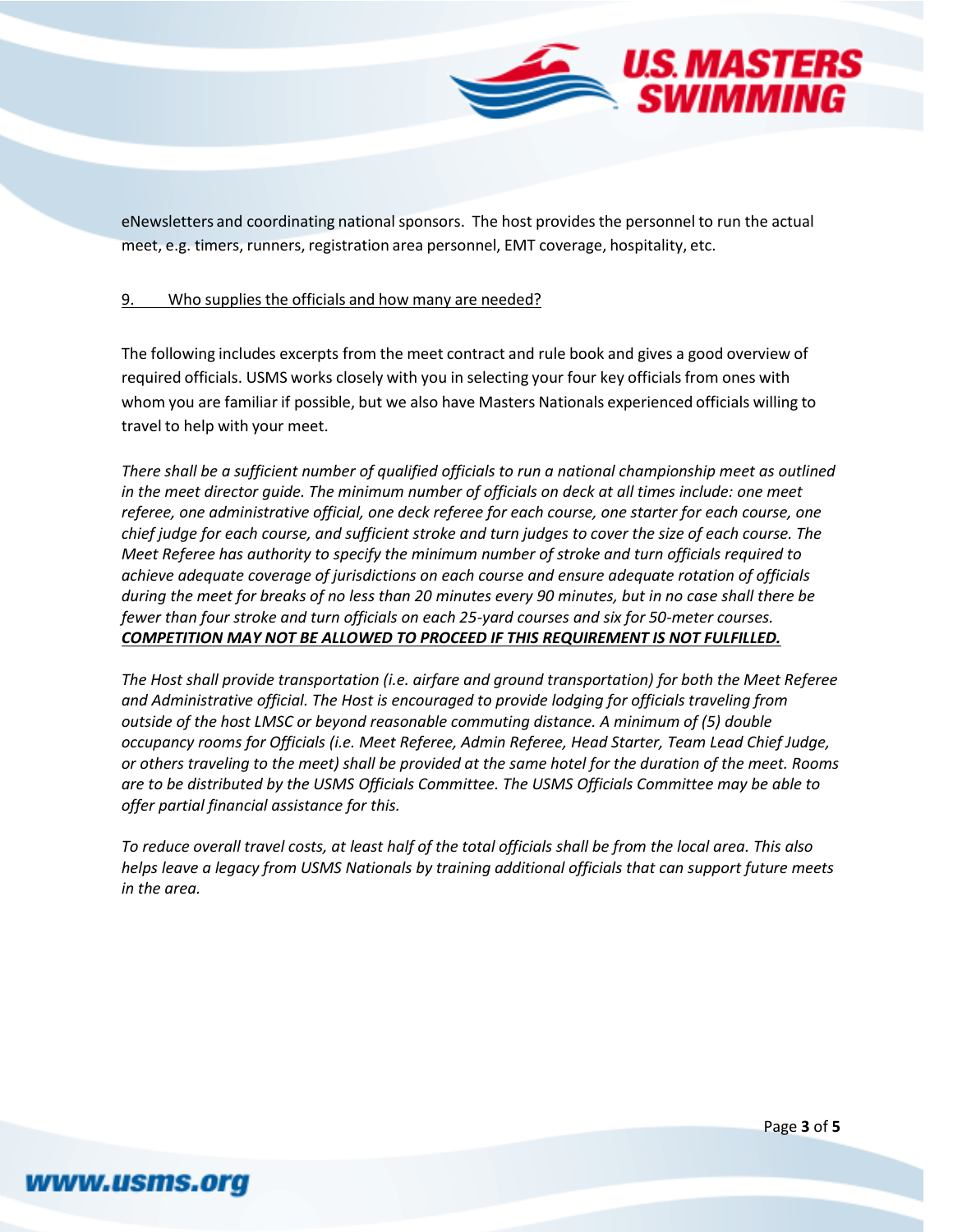

### 10. How many volunteers are needed?

The following is from our Meet Director's Guide for a typical 4 day meet:

| <b>Activity</b>          | Day Before     | Day 1          | Day 2          | Day 3          | Day $4$        |
|--------------------------|----------------|----------------|----------------|----------------|----------------|
| Registration             | $4 - 6$        | $3 - 4$        | 3              | $\overline{2}$ | $\mathbf 1$    |
| Solutions                | $\overline{2}$ | $\overline{2}$ | $\overline{2}$ | $\overline{2}$ | $\mathbf{1}$   |
| Distance/Relay           | $\overline{2}$ | $\overline{2}$ | $\overline{2}$ | $\overline{2}$ | $\mathbf{1}$   |
| Event Check-in           | $\mathbf{1}$   | $\mathbf{1}$   | $\mathbf{1}$   | $\mathbf{1}$   | $\mathbf{1}$   |
| Souvenirs                | $2 - 3$        | $2 - 3$        | $\overline{2}$ | $\overline{2}$ | $\mathbf{1}$   |
| Hospitality              | $2 - 4$        | $8 - 10$       | $8 - 10$       | $8 - 10$       | $8 - 10$       |
| Safety                   | $2 - 4$        | $4 - 8$        | $4 - 8$        | $4 - 8$        | $4 - 8$        |
| <b>Timing Operator</b>   | None           | $\overline{2}$ | $\overline{2}$ | $\overline{2}$ | $\overline{2}$ |
| Hy-Tek (staffed by USMS) |                |                |                |                |                |
|                          | None           | $1 - 2$        | $1 - 2$        | $1 - 2$        | $1 - 2$        |
| Results                  | None           | $\overline{2}$ | $\overline{2}$ | $\overline{2}$ | $\overline{2}$ |
| Awards                   | None           | $1 - 2$        | $2 - 3$        | $2 - 4$        | $3 - 4$        |
| Timers per Course        | None           | 20             | 20             | 20             | 20             |
| Officials                | None           | $10 - 12$      | $10 - 12$      | $10 - 12$      | $10 - 12$      |
| Announcing               | $\mathbf{1}$   | $1 - 2$        | $1 - 2$        | $1 - 2$        | $1 - 2$        |
|                          |                |                |                |                |                |
| Approximate totals       | $^{\sim}20+$   | $^{\sim}70+$   | $^{\sim}70+$   | $^{\sim}70+$   | $^{\sim}70+$   |

#### 11. Do you do 2-pool racing?

www.usms.org

For a short course meet two courses are required due to the large number of participants. A separate warm-up area is also required. For long course championships, we do not require two courses, but still require a separate warm‐up area. We have done long course meets with chase starts from both ends, but this always magnifies officiating and timer requirements.